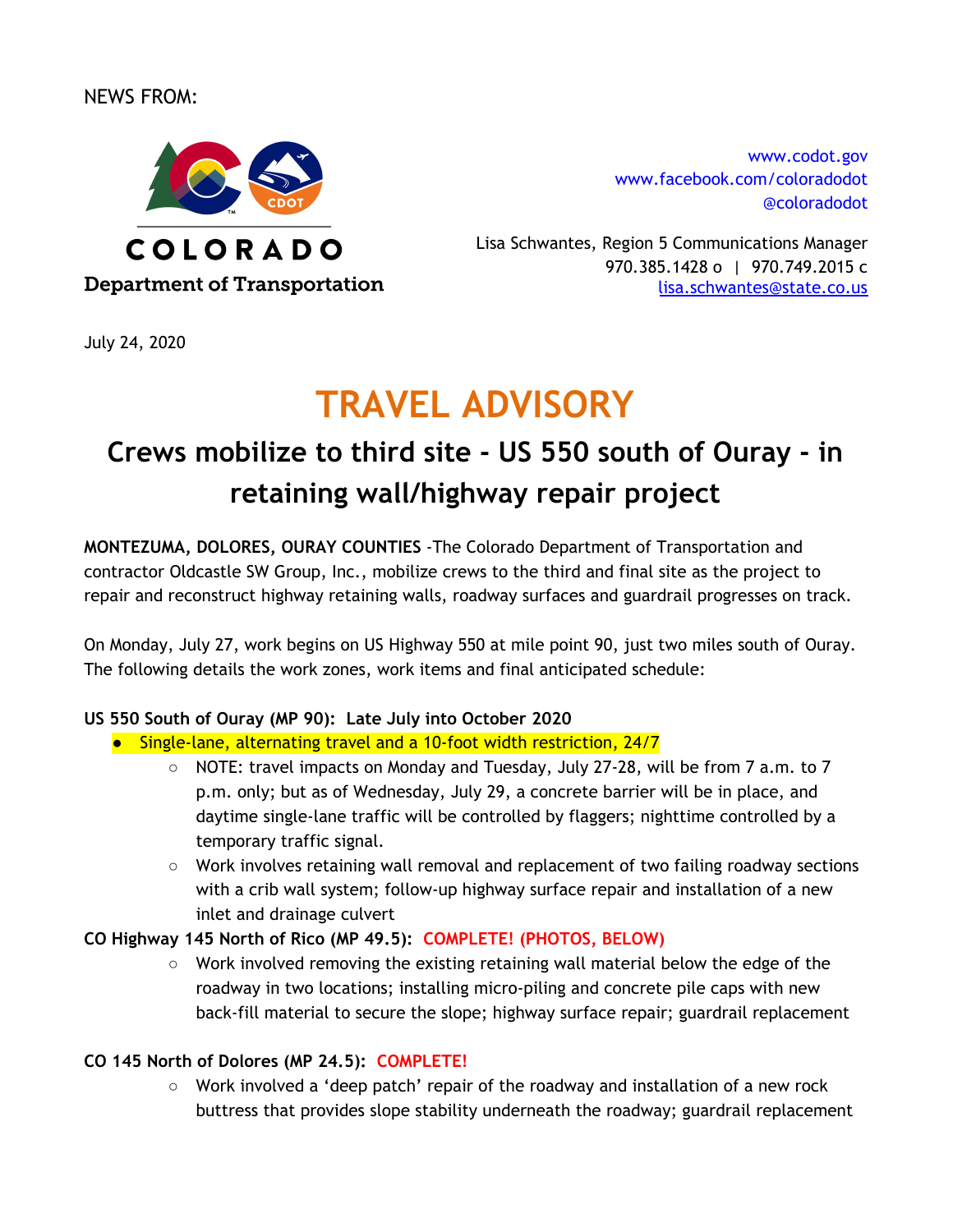The project, which began April 20th, was contracted to Oldcastle SW Group for \$1.5 million.

**PROJECT UPDATES** Please see weekly lane closure updates for this and other CDOT projects at [https://cotrip.org/map.htm#/roadWork.](https://cotrip.org/map.htm#/roadWork) Please avoid distractions as you travel through the work areas and go "Slow for the Cone Zone!"

**QUESTIONS** Contact the project team at (970) 519-1759 or co145us550repair[s@gmail.com](mailto:region5guardrail@gmail.com). The project web site is <https://www.codot.gov/projects/co145-us550-patchwallrepair>.

#### **Information about other projects and road conditions can be found at:**

- See scheduled construction and maintenance closures: Lane Closure [Reports](http://www.cotrip.org/constructionReport.htm)
- Sign up for project and real-time travel alerts[:](http://subscription.cotrip.org/) CDOT [Alerts](http://subscription.cotrip.org/) & News
- Follow us on social media: [Facebook](http://www.facebook.com/coloradodot) [and](http://www.facebook.com/coloradodot) [Twitter](http://www.twitter.com/coloradodot)
- Get real-time road co[n](http://www.cotrip.org/home.htm)ditions on [COtrip](http://www.cotrip.org/home.htm), or by dialing 511 from anywhere in the state. Helpful resources on the COtrip site include:
	- [Cameras](http://www.cotrip.org/map.htm#/roadConditions?focus=StreamingCameras)
	- [Speed](http://www.cotrip.org/map.htm#/speed) Map
	- [Travel](http://www.cotrip.org/travelAlerts.htm) Alerts
	- [Weather](http://www.cotrip.org/map.htm#/roadConditions) Stations

#### **COVID-19**

Safe transportation infrastructure is essential for all of us, particularly for emergency first responders and freight drivers as Colorado navigates the COVID-19 pandemic. With that in mind, CDOT maintenance and construction crews follow social distancing and other health safety measures to reduce COVID-19 exposure on the worksite. The Colorado Department of Public Health and Environment announced guidelines for [construction](https://urldefense.proofpoint.com/v2/url?u=https-3A__drive.google.com_file_d_1pMbMK8-2DbHLjmithMj51rOg6CmZwEI0nV_view&d=DwMFaQ&c=sdnEM9SRGFuMt5z5w3AhsPNahmNicq64TgF1JwNR0cs&r=y1-pK3HXj3VrDIMNwvTqfqPa0_vQG4jDLKEB7FWvq4c&m=KiWk2DS7GZJIsHaR2oPuqk1uWw9hzBp091HM2o0KHTc&s=9umqryUX7OSIQQd62DO_LeN2WkfTffWHOdGuXn0I4yw&e=) activities. The public is urged to join the campaign for #DoingMyPartCO by practicing social distancing and wearing face masks. As traffic returns to normal levels, motorists must drive cautiously and heed the speed limit so all of us can return home safely.

**WHOLE SYSTEM. WHOLE SAFETY.** In early 2019, CDOT announced it[s](https://www.codot.gov/safety) *Whole [System](https://www.codot.gov/safety) — Whole Safety* initiative to heighten safety awareness. This initiative takes a systematic statewide approach to safety combining the benefits of CDOT's programs that address driving behaviors, our built environment and the organization's operations. The goal is to improve the safety of Colorado's transportation network by reducing the rate and severity of crashes and improving the safety of all transportation modes. The program has one simple mission—to get everyone home safely.

**ABOUT CDOT** CDOT has approximately 3,000 employees located throughout Colorado, and manages more than 23,000 lane miles of highway and 3,429 bridges. CDOT also manages grant partnerships with a range of other agencies, including metropolitan planning organizations, local governments and airports. It also administers Bustang, the state-owned and operated inter-regional express service. Governor Jared Polis has charged CDOT to further build on the state's multimodal mobility options.